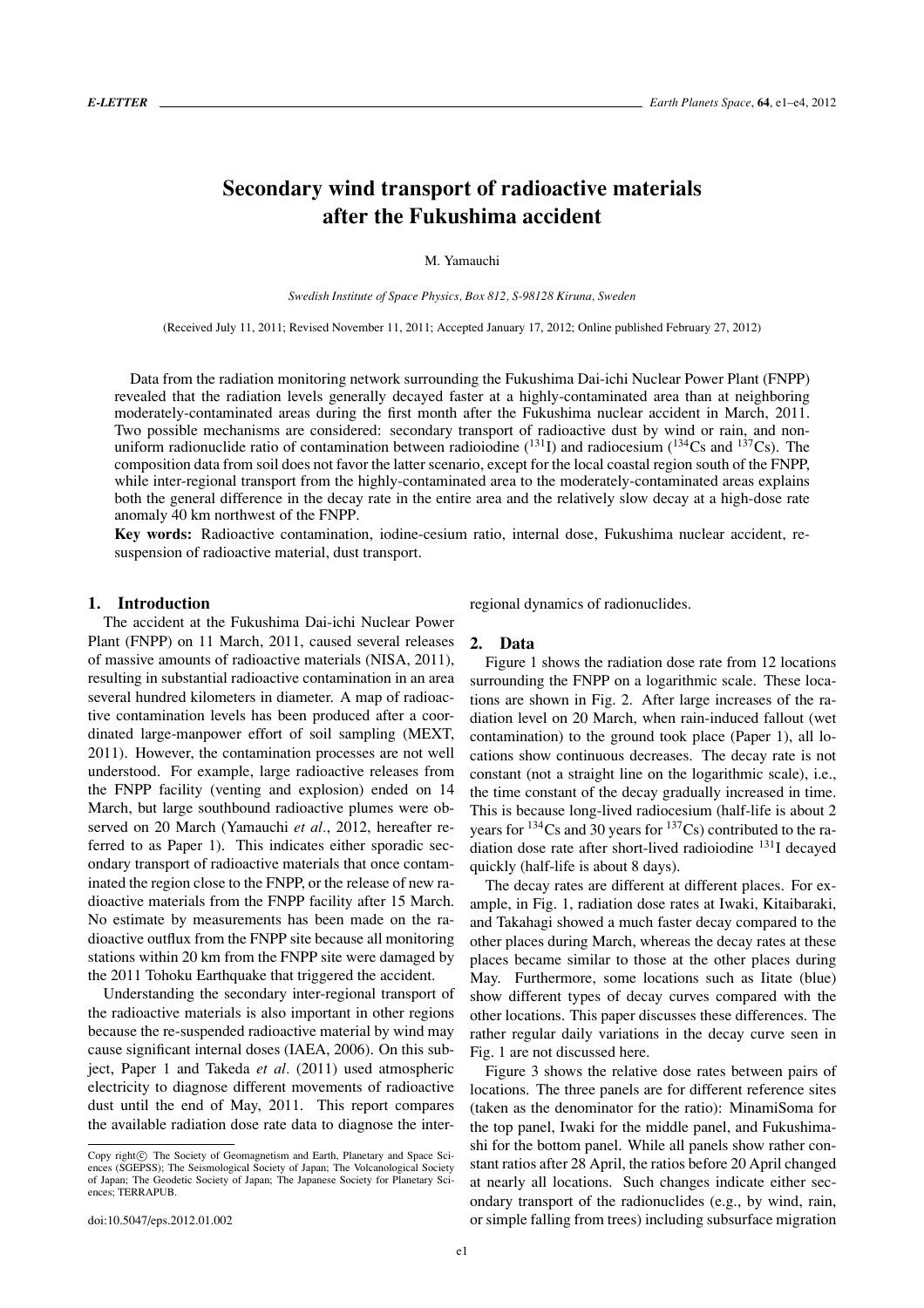

Fig. 1. One-hour resolution radiation dose rate data at 12 locations within 100 km from the Fukushima Dai-ichi Nuclear Power Plant (FNPP). The data is presented using a logarithmic scale over two and half months after the Fukushima nuclear accident (in UT) from 16 March although the accident started already on 11 March with the largest release on 14 March. Directions and distances from the FNPP (S: south, W: west, N: north) are given in the legend. The first three letters of each location are used as an abbreviation in the plot. The drop in values at Takahagi on 19 April 9 UT is due to a change of the measurement site. Measurements are made at 1∼1.5 m height from the ground at all 12 locations using a NaI Scintillator with a supplement Ionization Chamber for  $>10 \mu Gy/h$  cases.



Fig. 2. The measurement locations that are given in Figs. 1 and 4. Fukushima Dai-ichi Nuclear Power Plant (Dai-ichi in the plot) and other places that are used in Paper 1 are also marked for reference.

(IAEA, 2006), or non-uniform radionuclide ratio (between  $131$ I and  $134,137$ Cs) at different locations. One characteristic in Fig. 3 is that inter-regional ratios generally approached unity except in two regions (Iitate and Takahagi: both are mentioned later). Faster decay at a higher-contaminated area than at a lower-contaminated area has also been reported at a local-scale (10 km distance) near Mito and Ibaraki at 130 km south of the FNPP in Paper 1.

One possible reason for this general trend is redistribution from high-contamination areas to neighboring lowcontamination areas by wind, because the wind direction changed every few-to-tens hours according to the observation (not shown here). Paper 1 has drawn this conclusion using the atmospheric electric field data at Kakioka. Washout or subsurface migration by rain is less likely to be the reason, because the smooth approach to unity continued during 1–7 April when no rain was observed in the entire region. Non-correlation with the weather data also contradicts the scenario of radionuclides falling from trees. Inhomogeneity in the radionuclide ratio (the radiation dose rate should decay faster at higher I/Cs sites than at lower I/Cs sites) is the last candidate, but this is also unlikely the explanation for the general trend (as explained below).

Figure 4 shows the radionuclide ratio between  $^{131}$ I and summation of  $134Cs$  and  $137Cs$  in the soil. The radioactive contamination in the soil was extensively examined by MEXT, Japan. In Fig. 4, different regions (cf. Fig. 2) are marked by different colors, and different sampling points are marked by different symbols. The figure demonstrates that the I/Cs ratios are similar at different sites in the same region, and that the decay is exponential (a straight line in the logarithmic-scaled plot) with a single decay constant (half-decay time of about 8 days). Since the half-life of  $^{131}I$ is much shorter than those of  $^{134}Cs$  and  $^{137}Cs$ , the I/Cs ratio in the soil is expected to decrease with about the half-life of  $^{131}$ I (about 8 days), as observed. From Fig. 4, one can extrapolate the I/Cs ratio on 21 March to be about 20, 8, 5, 3, and 2 in the regions south, southwest, west, northwest, and north, respectively, of the FNPP at distances of 30–40 km.

If the decay of the radiation dose rate is solely due to radioactive decay of  $^{131}I$  and  $^{134,137}Cs$ , the inter-regional ratio of the radiation dose rate should be proportional to

$$
[e^{(t/T)} + C_1] / [e^{(t/T)} + C_2]
$$
 (1)

where *T* is nearly 8 days (the decay of  $^{134,137}$ Cs is much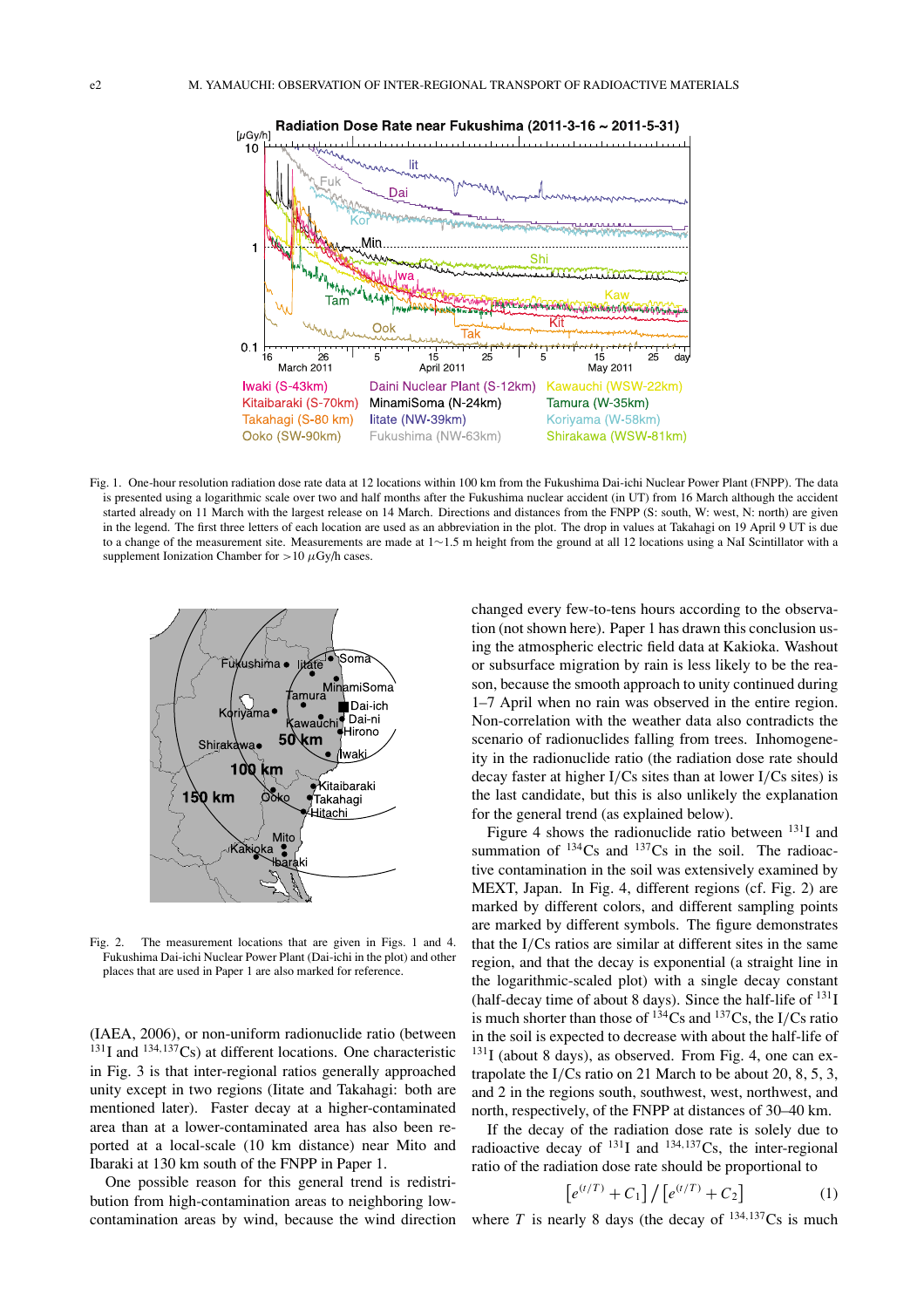

Fig. 3. Normalized radiation dose rate by reference towns: MinamiSoma for the top panel, Iwaki for the middle panel, and Fukushima-shi for the bottom panel. The same colors as Fig. 1 are used.



Fig. 4. Ratio of radioiodine  $(^{131}I)$  contamination to the radiocesium (summation of  $^{134}Cs$  and  $^{137}Cs$ ) contamination in soil at different locations in Fukushima prefecture. The code numbers of the sampling places are the same as the original data (contamination level in the soil) that is published by MEXT (MEXT, 2011). Directions and distances from the FNPP (S: south, W: west, N: north) are given in the legend. Approximate linear fitting is made region by region, except for anomaly points.